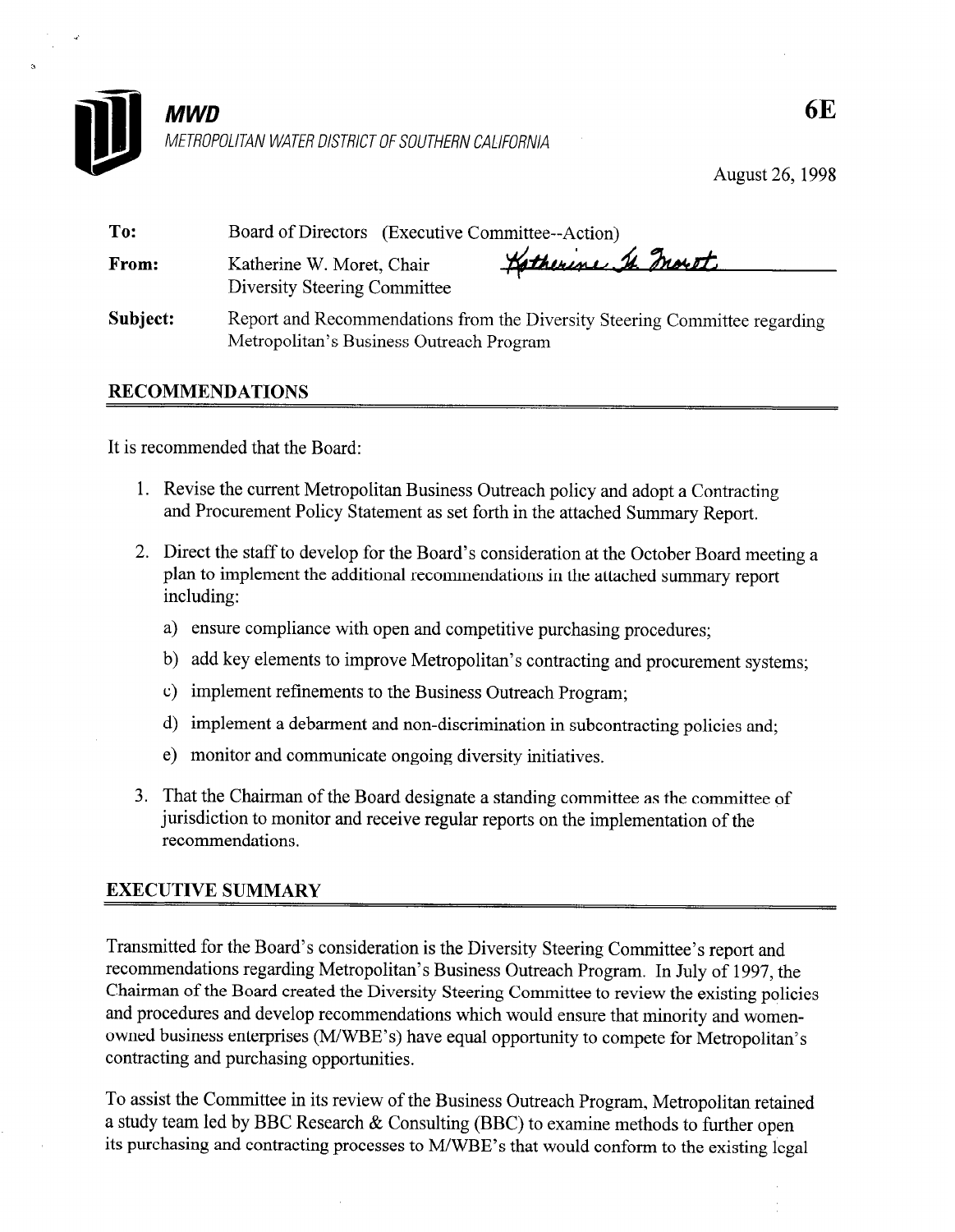# Board of Directors -2- August 26, 1998

requirements. Upon review of the consultant's evaluation of the Business Outreach Program, the Committee identified strengths and weaknesses of Metropolitan's current efforts to include M/WBE's in opportunities for Metropolitan contracts and purchases. The Committee then formulated a number of recommendations to improve Metropolitan's contracting and purchasing systems and current Business Outreach Program.

LR:vb

Attachment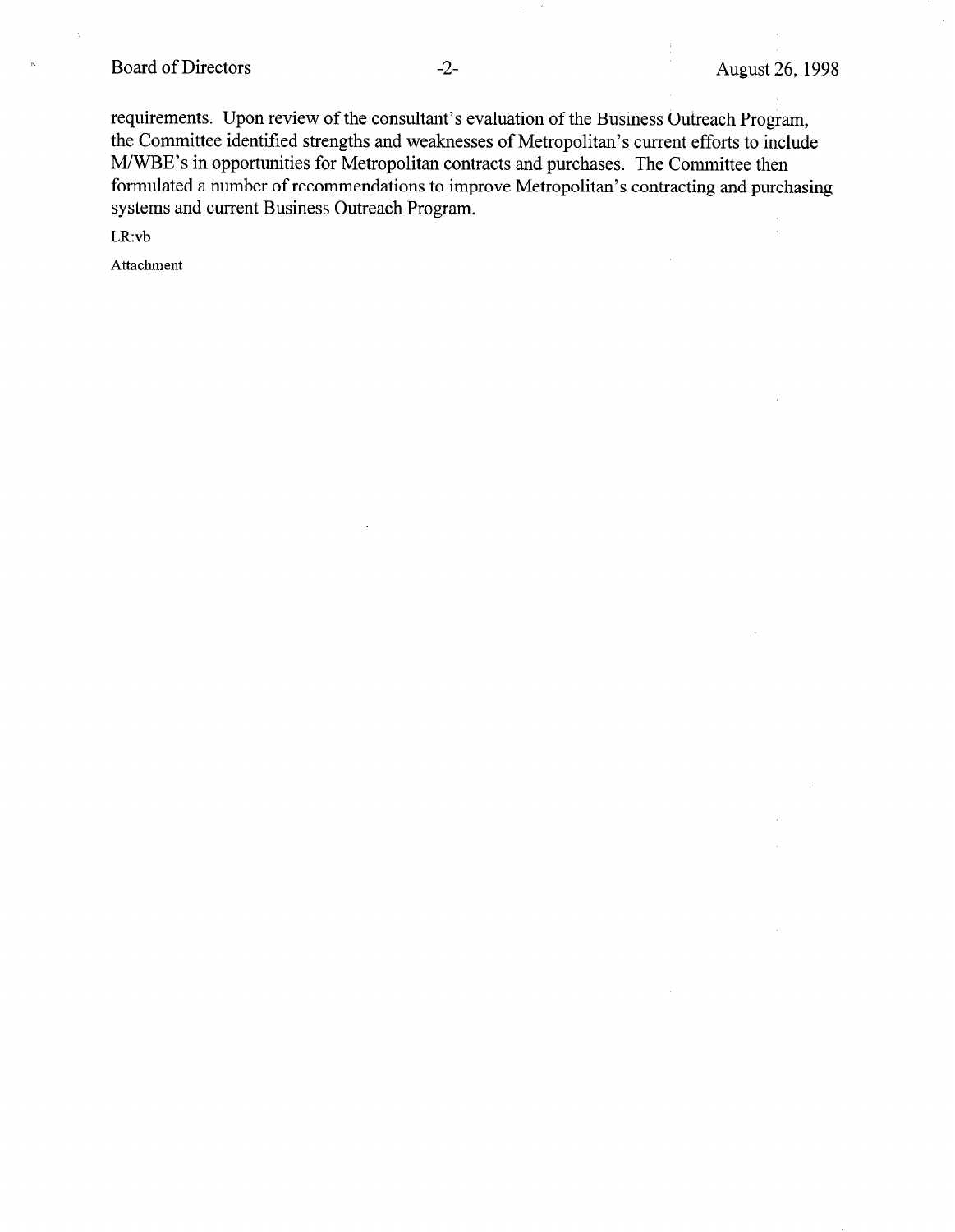Evaluation of the Metropolitan Water District of Southern California Business Outreach Program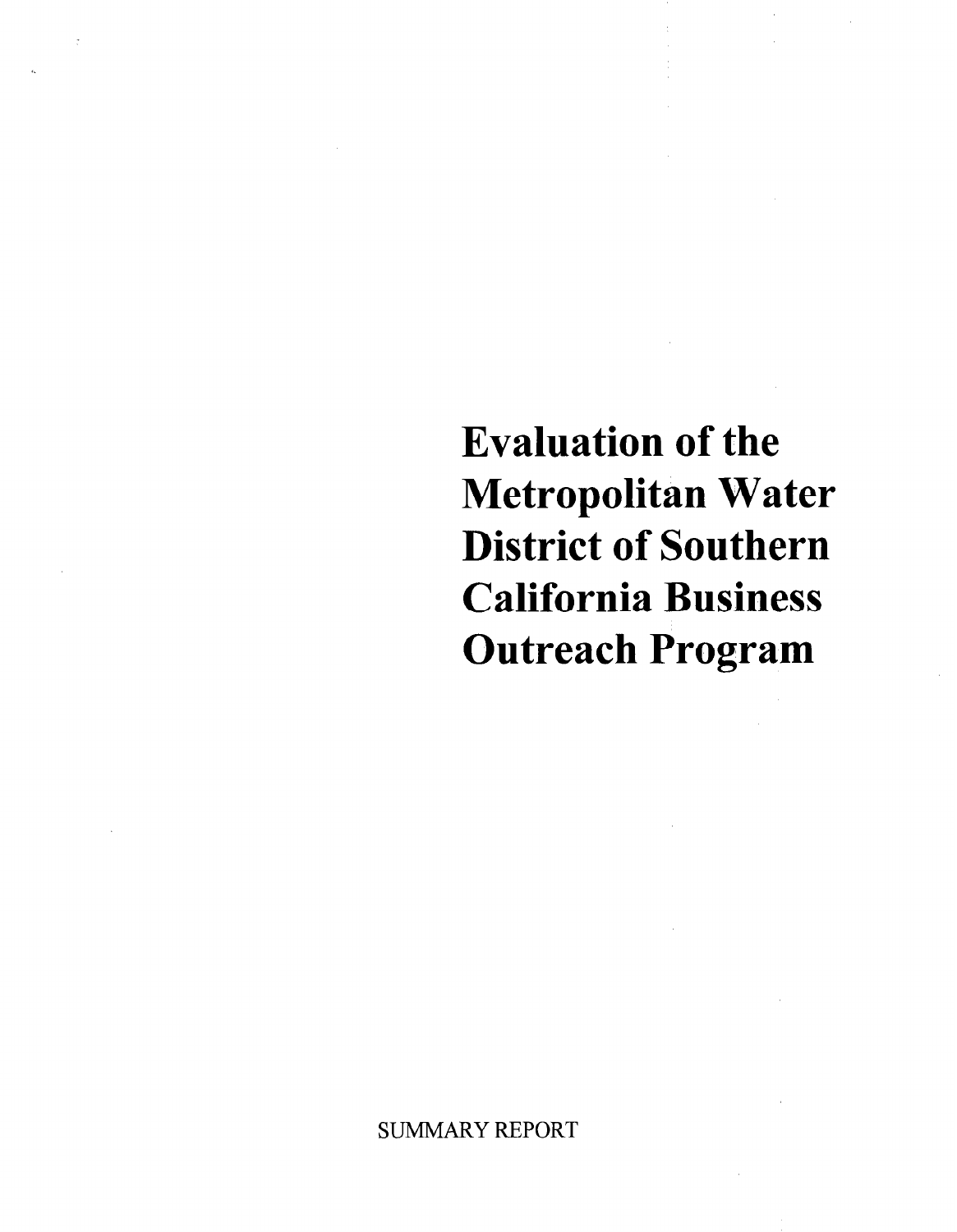Attachment to 6E Office of Diversity August 26,1998

# Evaluation of the Metropolitan Water District of

# Southern California Business Outreach Program

# Prepared For

Metropolitan Water District of Southern California 350 South' Grand Avenue Los Angeles, California 90054 (213) 217-7631

# Prepared By

BBC Research & Consulting 3773 Cherry Creek North Drive, Suite 701 Denver, Colorado 80209 (303) 321-2547

#### In Association With

MBELDEF 900 2nd Street, NE, Suite 8 Washington, DC 20002 (202) 289-l 700

The Solis Group 1155 N. Central Avenue, Suite 201 Glendale, CA 91202 (818) 502-0079

Triaxial Management Services, Inc. 2594 Industry Way, #IO1 Lynwood, CA 90262 (310) 637-1387

 $\bar{z}$ 

Summary Report August 26,1998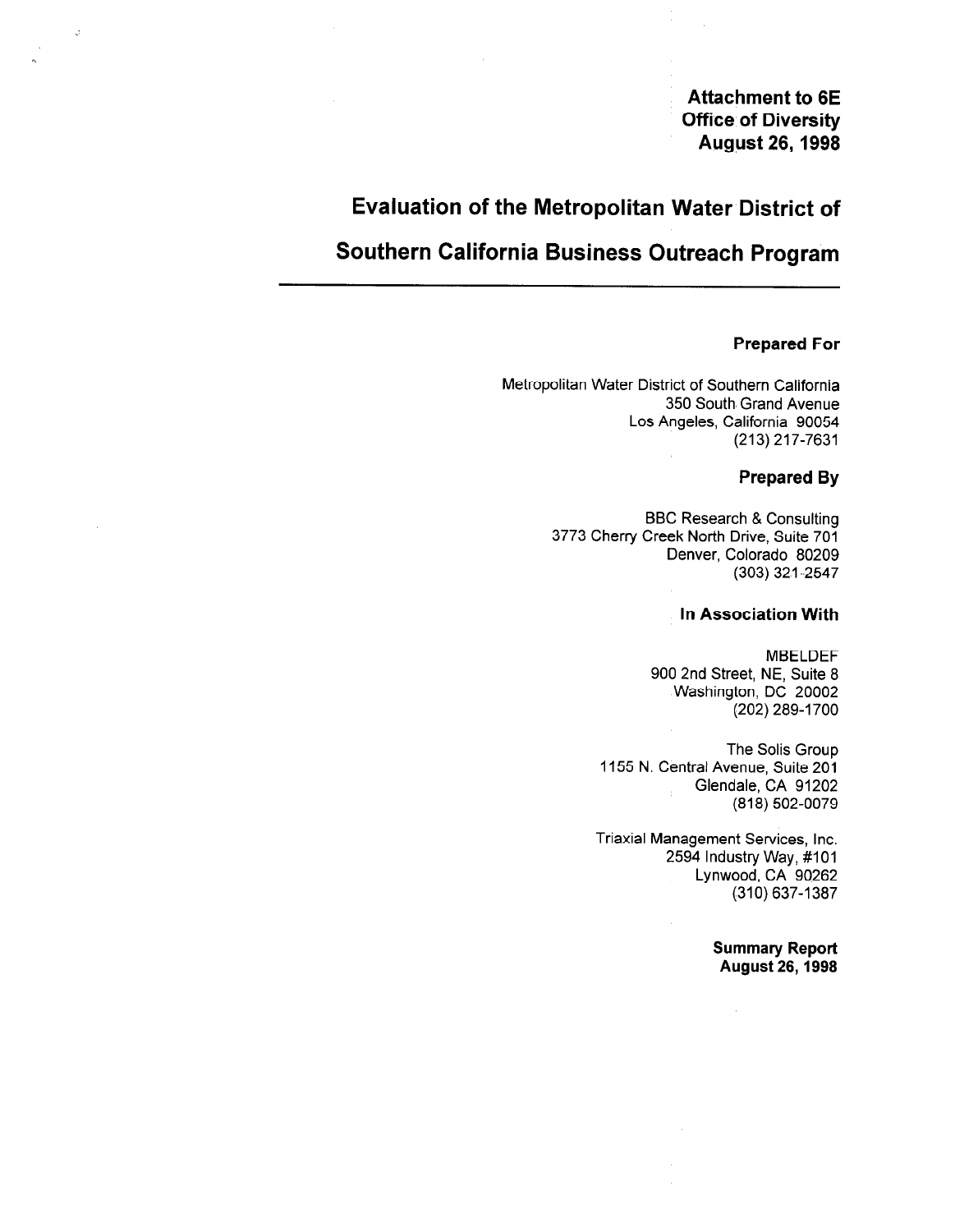# Summary of Recommended Changes to the MWD Business Outreach Program

This report summarizes recommended changes to the Business Outreach Program of the Metropolitan Water District of Southern California (MWD).

# Background

The MWD Board of Directors has adopted a policy which states:

"It is the declared policy of the Metropolitan Water District to aid, 'counsel and assist, insofar as is legally permissible, the participation of minority and women-owned business enterprises (MBEs and WBEs) in contracts for Metropolitan properties, facilities and services."

In 1992, MWD's staff developed the Business Outreach Program to implement this policy.

Recent legal developments including Proposition 209 have changed the ability of local governments in California to encourage opportunities for MBE/ WBE participation in  $\beta$ responses to these developments, ranging from no response at all to complete restructuring or responses to these developments, ranging from no response at all to complete restructuring or elimination of MBE/ WBE programs.

The MWD Board of Directors created a Diversity Steering Committee to further explore these The MWD board of Directors created a Diversity Steering Commute to further explore these legal developments and ways in which MWD could still move forward in its efforts to ensure that minority and women-owned firms have equal opportunity to compete for MWD contracting and purchasing opportunities.

Under the direction of the Diversity Steering Committee, MWD retained a study team led by BBC Research & Consulting (BBC) to examine methods to further open Metropolitan's purchasing and contracting processes to minority and women-owned firms that would conform to the new legal requirements. BBC was assisted by the Minority Business Enterprise Legal Defense and Education Fund, a Washington, D.C.-based public interest law firm; Triaxial Management Services, Inc., a minority-owned Los Angeles-based research and consulting firm; and The Solis Group, a minority woman-owned multi-disciplinary consulting firm based in Los Angeles.

The BBC study team identified strengths and weaknesses of Metropolitan's current efforts to include minority and women-owned firms in opportunities for MWD contracts and purchases. The study team then formulated a number of recommendations to improve MWD contracting. and purchasing systems and to refine MWD's current Business Outreach Program.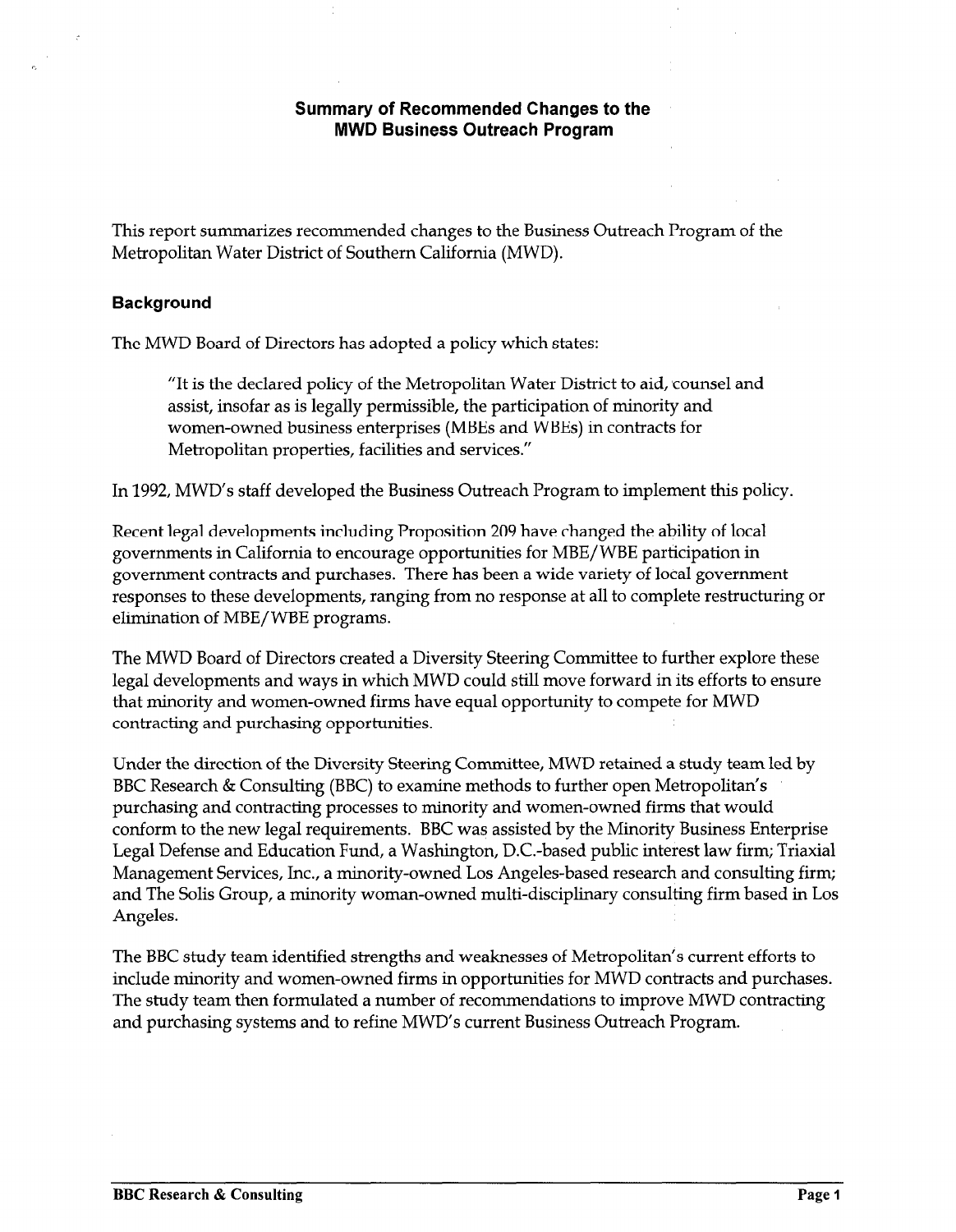# Recommended Changes

- 1. Revise the Current MWD Business Outreach Policy Statement and Adopt a Contracting and Procurement Policy Statement.
	- a. MWD Business Outreach Policy

Current policy statement: see the first page of this document.

Proposed policy statement: "Recognizing the fact that minority and women-owned firms currently comprise approximately one-half of all Southern California businesses and evidence that race and gender discrimination within the Southern California marketplace has negatively affected minority and women-owned businesses, it is the policy of The Metropolitan Water District of Southern California (Metropolitan) to ensure that minority and women-owned firms can compete for Metropolitan purchases and other business opportunities in an environment free from the effects of race and gender discrimination."

b. MWD Contracting and Procurement Policy

Current policy statement: None.

Proposed policy statement: "Recognizing that MWD spends millions of dollars each year, MWD contracting and procurement must be designed to be open to competition from all firms. All contracting and procurement transactions will be compension non an inno. The connecting and proceduries and applicable with  $\epsilon$ conducted in accorda.

- provides the essential goods and services in a timely fashion to support the provides the essential goods and services in a timely fashion to support the provision of a reliable water supply to its member agencies;
- 
- ensures fair and equitable treatment of all persons who deal with the MWD in contracting and purchasing matters;
- promotes economy in Metropolitan contracting and purchasing;
- ensures that minority and women-owned firms can compete for Metropolitan contracts, purchases and other business opportunities in an environment free from the effects of discrimination; and
- provides safeguards for the maintenance of a contracting and procurement provides safeguards for the maintenance of a contracting and procurement system of quality and integrity."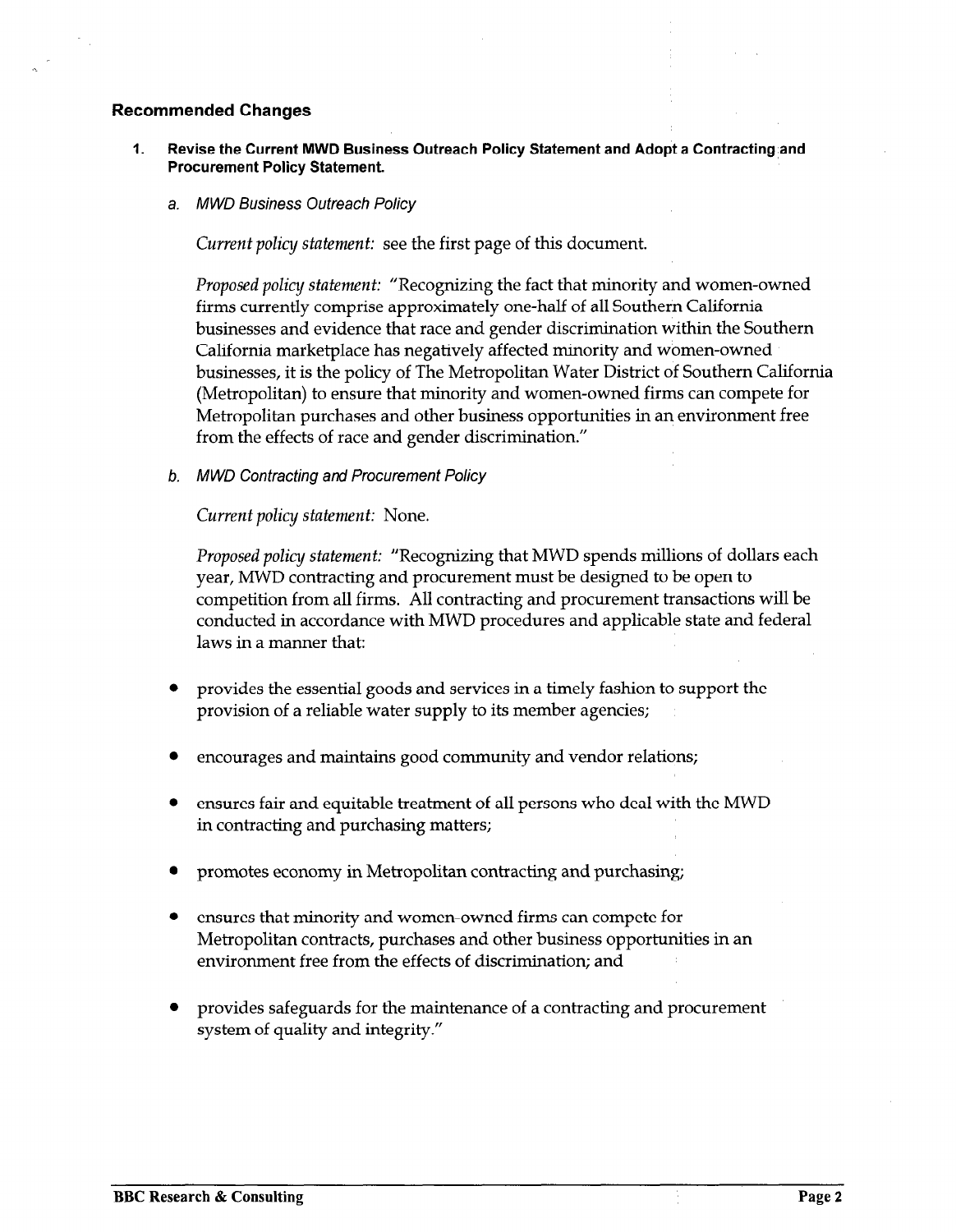#### 2. Ensure Compliance with Open, Competitive Purchasing Procedures.

- a. Waiver of competitive bidding. MWD should minimize the use of waivers of competitive bidding. Sole source contracts should be further limited. A clear statement of competitive bidding requirements should be written and distributed to all staff with purchasing responsibilities. The Deputy General Manager should review all requests for waivers of competitive purchasing of more than \$5,000 and the Board should continue to approve all such requests of more than \$250,000. The Board should regularly receive a report summarizing the use of waivers of competitive bidding.
- b. Use of own construction forces. Although maintenance of its own construction forces may meet other MWD policy objectives, it may be removing contracting opportunities from small, local construction firms including MBE/ WBEs. MWD should evaluate the size and scope of construction projects undertaken by its own forces.
- c. Reducing contract sizes. As is true for many governmental agencies, MWD's practice of bundling individual purchases into large contracts for certain types of purchases may limit competition from small contractors and vendors. MWD should evaluate the effect of contract consolidation on small and MBE/ WBE firms. MWD should avoid overly large contracts where the advantages to the organization do not clearly outweigh the anti-competitive effect of such practices.
- d. Specifications and evaluations. Further progress is necessary to avoid unnecessarily restrictive qualifications criteria and bid specifications in MWD contracts and purchases. MWD should also develop consistent contracting and procurement procedures and train proposal evaluators.
- e. Dissemination of informafion on bids and proposals. MWD needs to improve its vendor database and conduct outreach to the business community to ensure the'information used to solicit firms for bids and proposals better reflects the make-up of the local business community.

# 3. Add Key Elements to Improve MWD's Contracting and Procurement Systems.

While gaps in a comprehensive public sector contracting and procurement system for MWD may not have a direct negative effect on minority and women-owned firms, these gaps may have important indirect impacts on MBE/ WBE opportunities and the effectiveness of any Business Outreach Program. Recommendations include development of a Procurement Manual and encouragement of advance planning of procurements.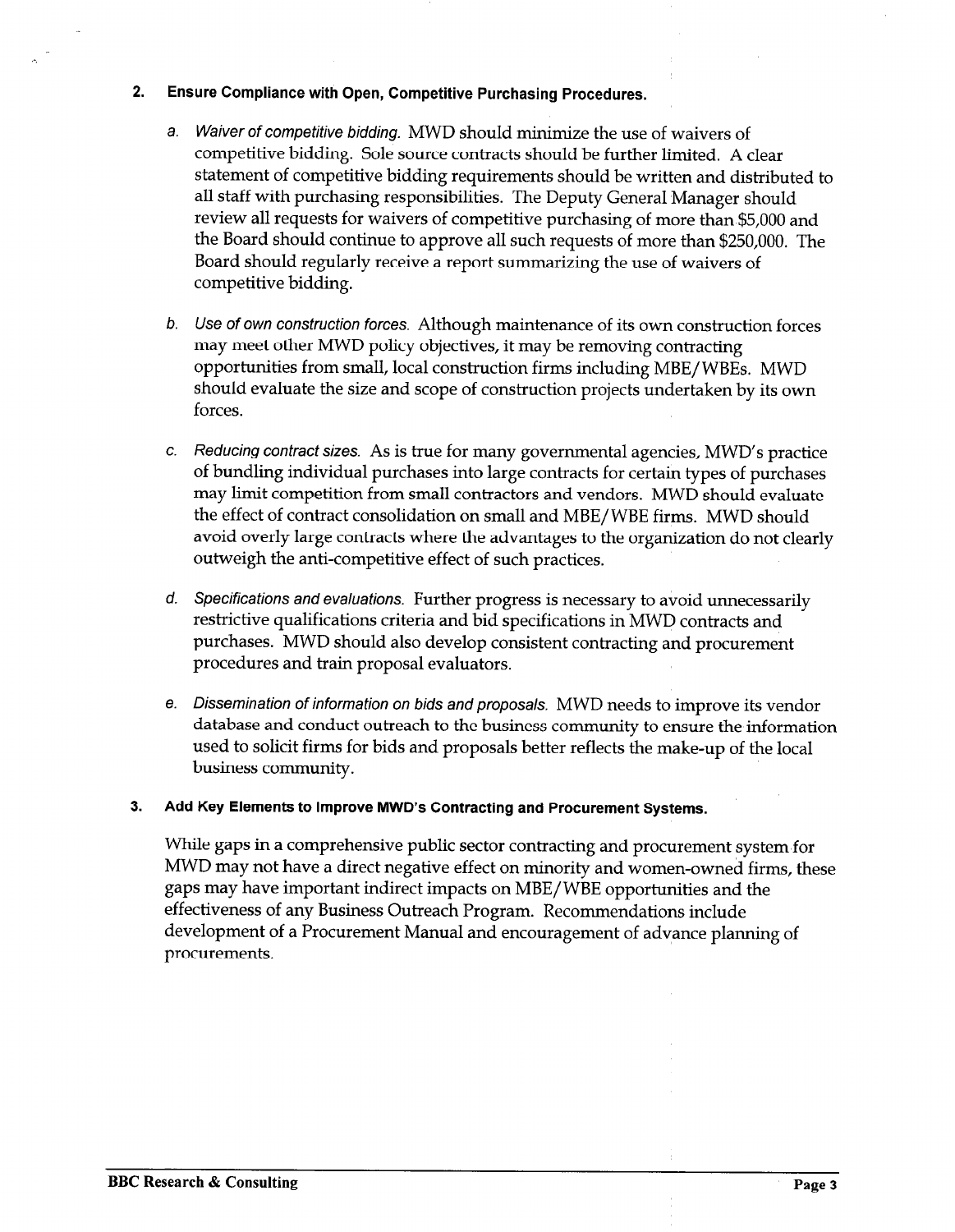#### 4. Refine the Business Outreach Program and Fully Implement.

- a. Construction. MWD should retain the current Business Outreach Program for construction, which incorporates Mandatory Subcontracting Minimums with Anticipated Levels of Participation (ALPS) of Minority Business Enterprises and Women Business Enterprises where applicable. Where applicable, the prime contractor must also comply with a Good Faith Effort component.
- b. Professional Services. MWD should implement a Business Outreach Program for professional services that incorporates Mandatory Subcontracting Minimums with Anticipated Levels of Participation (ALPS) for MBEs and WBEs where applicable. Where applicable, the prime consultant must also comply with a Good Faith Effort component.
- c. Goods and Miscellaneous Services, MWD should implement a Business Outreach Program for goods and miscellaneous services that incorporates Mandatory Subcontracting Minimums with Anticipated Levels of Participation (ALPS) for MBEs and WBEs where applicable. Where applicable, the provider must also comply with a Good Faith Effort component.

# 5. Debarment and Nondiscrimination in Subcontracting Policies.

The study team outlined a debarment policy and a new program that would prohibit MWD from doing business and discriminated person and discriminated against that had discriminated against MBE/ MWD from doing business with any firm that had discriminated against MBE/WBE subcontractors and suppliers in any of its business activities.

- a. Debarment MWD should adopt a debarment policy that outlines procedures to be bebarment. WWD should adopt a debarment policy that outlines procedure followed for the debarment and suspension of bidders. Causes for debarment would include certain criminal convictions; certain violations of contract provisions, MWD ethical standards and the MWD Business Outreach Policy; and debarment by another governmental entity for certain reasons. The debarment procedure should include an appeals process.
- b. Nondiscrimination in Subcontracting Policy. The study team outlined a new program that  $\mathcal{P}_\text{max}$ b. Nondiscrimination in Subcontracting Policy. The study team outlined a new program that would require bidders and proposers on MWD projects to complete a form stating that they have not discriminated on the basis of race or gender in their selection of subcontractors and suppliers in any of their public and private sector business activity. Penalties would apply to any firms awarded MWD contracts that were found to violate this policy, potentially including debarment from future MWD work. The study team recommended that MWD staff further explore implementation of this program.